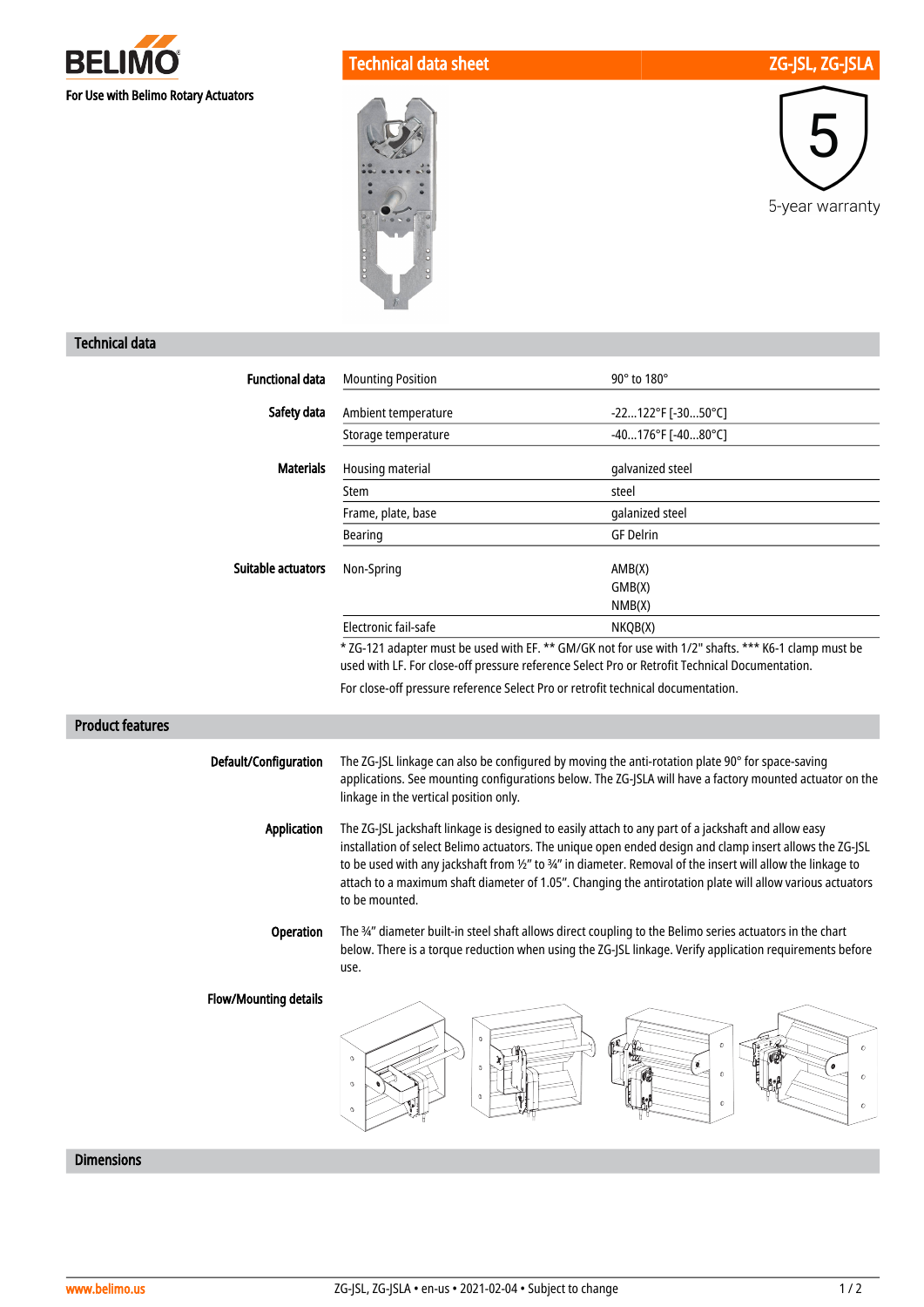

# Technical data sheet ZG-JSLA ZG-JSLA

# Dimensional drawings

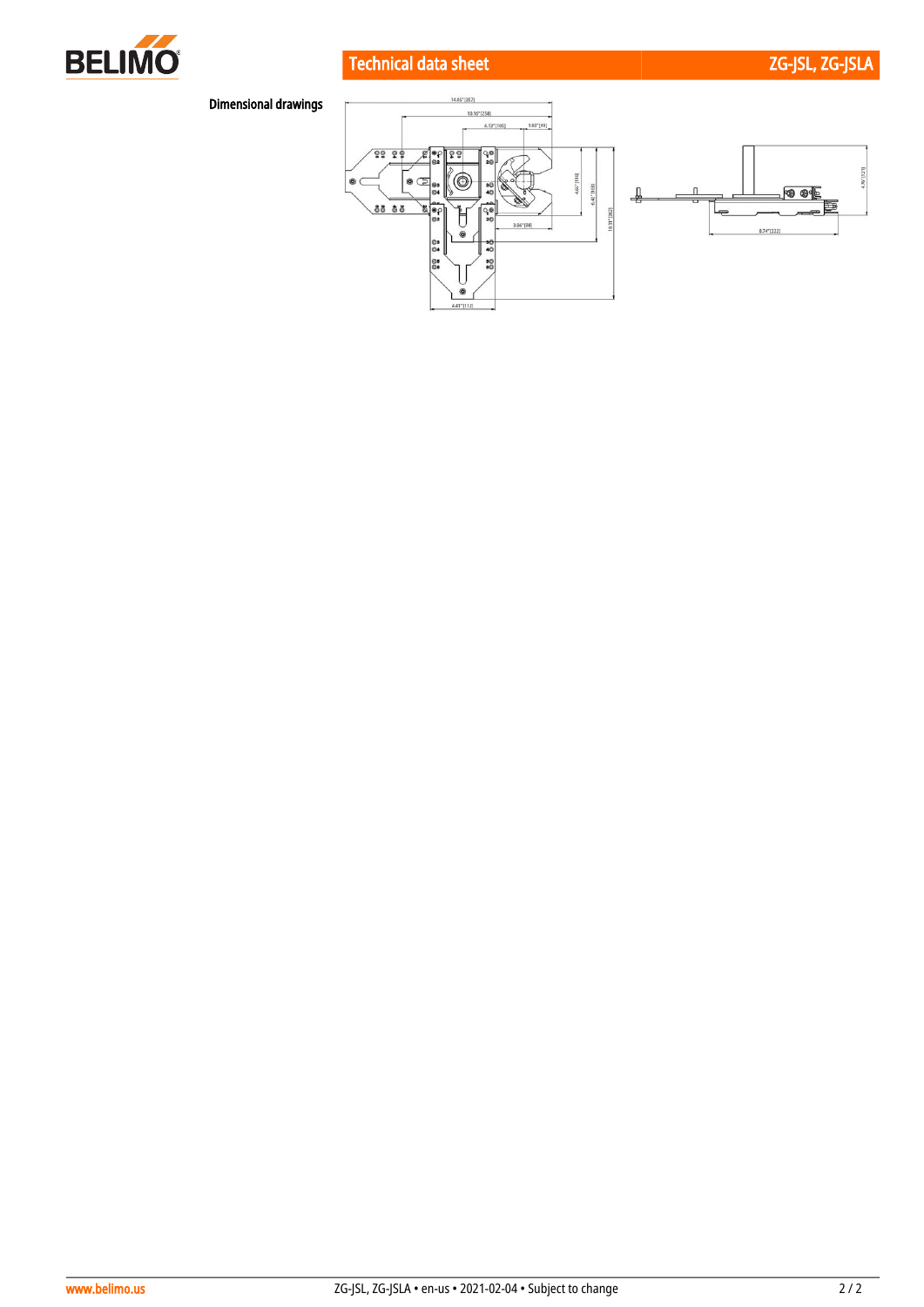

On/Off, Spring Return, AC/DC 24 V

On/Off, Spring Return, 24 V, Torque min. 180 in-lb, for control of air dampers







#### Technical data

| <b>Electrical data</b> | Nominal voltage                    | AC/DC 24 V                                                                                                                                                                                                                |
|------------------------|------------------------------------|---------------------------------------------------------------------------------------------------------------------------------------------------------------------------------------------------------------------------|
|                        | Nominal voltage frequency          | 50/60 Hz                                                                                                                                                                                                                  |
|                        | Power consumption in operation     | 5 W                                                                                                                                                                                                                       |
|                        | Power consumption in rest position | 2.5 W                                                                                                                                                                                                                     |
|                        | <b>Transformer sizing</b>          | 7.5 VA (class 2 power source)                                                                                                                                                                                             |
|                        | <b>Electrical Connection</b>       | 18 GA appliance or plenum cables, 3 ft [1 m], 10 ft [3<br>m] or 16ft [5 m], with or without 1/2" conduit<br>connector                                                                                                     |
|                        | <b>Overload Protection</b>         | electronic throughout 095° rotation                                                                                                                                                                                       |
|                        | <b>Electrical Protection</b>       | actuators are double insulated                                                                                                                                                                                            |
| <b>Functional data</b> | Torque motor                       | 180 in-lb [20 Nm]                                                                                                                                                                                                         |
|                        | Direction of motion motor          | selectable by ccw/cw mounting                                                                                                                                                                                             |
|                        | Direction of motion fail-safe      | reversible with cw/ccw mounting                                                                                                                                                                                           |
|                        | Manual override                    | 5 mm hex crank (3/16" Allen), supplied                                                                                                                                                                                    |
|                        | Angle of rotation                  | 95°, adjustable with mechanical end stop, 3595°                                                                                                                                                                           |
|                        | Angle of rotation note             | adjustable with mechanical end stop, 3595°                                                                                                                                                                                |
|                        | Running Time (Motor)               | 75 s                                                                                                                                                                                                                      |
|                        | Running time fail-safe             | <20 s @ -4122°F [-2050°C], <60 s @ -22°F [-30°C]                                                                                                                                                                          |
|                        | Noise level, motor                 | 50 dB(A)                                                                                                                                                                                                                  |
|                        | Noise level, fail-safe             | 62 dB(A)                                                                                                                                                                                                                  |
|                        | <b>Shaft Diameter</b>              | 1/21.05" round, centers on 1/2" and 3/4" with<br>insert, 1.05" without insert                                                                                                                                             |
|                        | Position indication                | Mechanical                                                                                                                                                                                                                |
| Safety data            | Degree of protection IEC/EN        | <b>IP54</b>                                                                                                                                                                                                               |
|                        | Degree of protection NEMA/UL       | NEMA 2 UL Enclosure Type 2                                                                                                                                                                                                |
|                        | <b>Agency Listing</b>              | cULus acc. to UL60730-1A/-2-14, CAN/CSA<br>E60730-1:02, CE acc. to 2014/30/EU and 2014/35/<br>EU; Listed to UL 2043 - suitable for use in air<br>plenums per Section 300.22(c) of the NEC and<br>Section 602.2 of the IMC |
|                        | <b>Quality Standard</b>            | ISO 9001                                                                                                                                                                                                                  |
|                        | Ambient temperature                | -22122°F [-3050°C]                                                                                                                                                                                                        |
|                        | Storage temperature                | -40176°F [-4080°C]                                                                                                                                                                                                        |
|                        | Ambient humidity                   | max. 95% r.H., non-condensing                                                                                                                                                                                             |
|                        | Servicing                          | maintenance-free                                                                                                                                                                                                          |
| Weight                 | Weight                             | 4.0 lb $[1.8 \text{ kg}]$                                                                                                                                                                                                 |
| <b>Materials</b>       | Housing material                   | Galvanized steel and plastic housing                                                                                                                                                                                      |

### Safety notes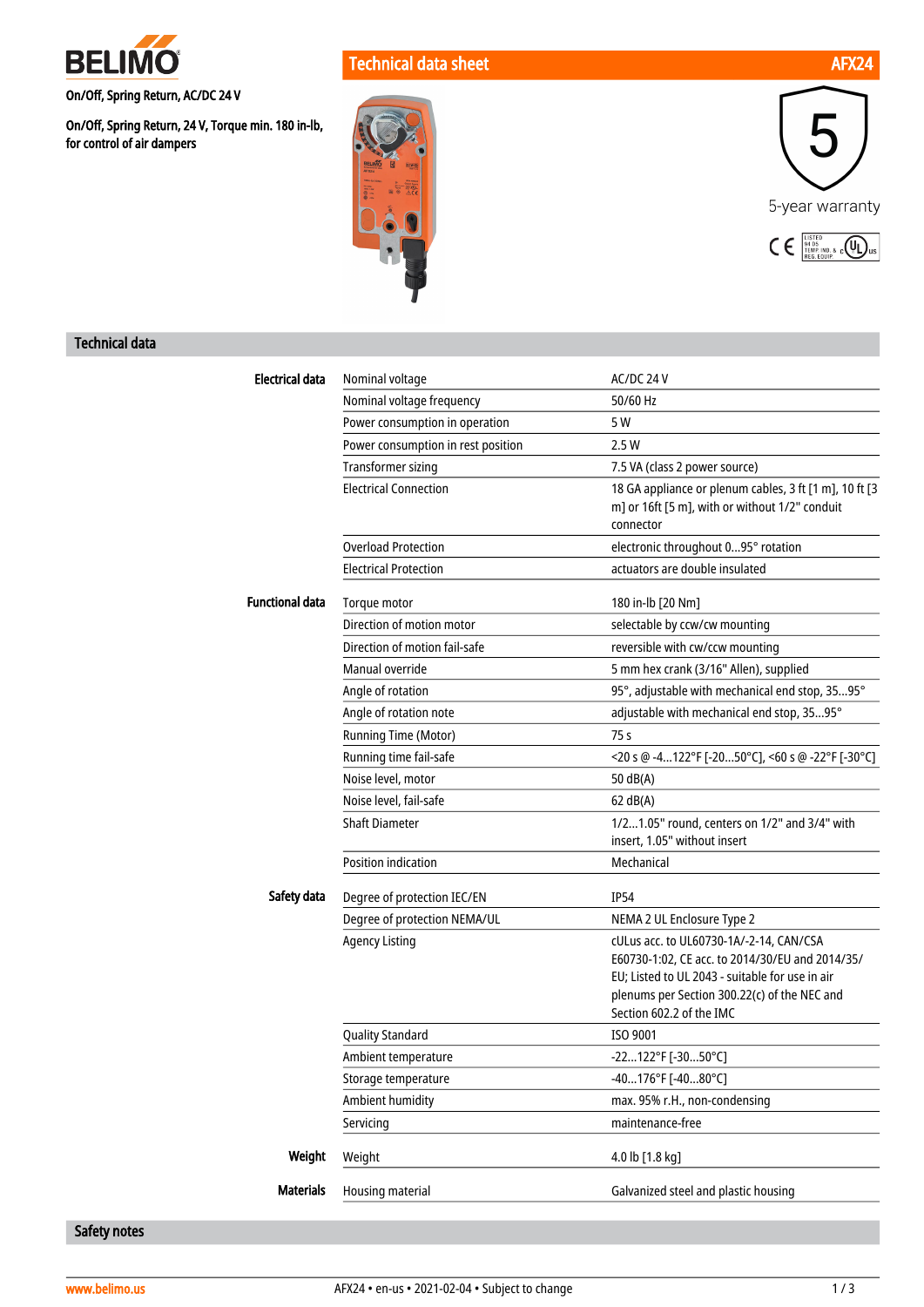

# Technical data sheet AFX24



• The valves should be mounted in a weather-protected area in a location that is within the ambient limits of the actuator. Allow sufficient room for valve with actuator and for service. The G2(S) and G3(D) preferred mounting position of the valve is with the valve stem vertical above the valve body, for maximum life. However, the assemblies can be mounted with the valve stem vertical or horizontal in relation to the pipe. The actuators should never be mounted underneath the valve, as condensation can build up and result in a failure of the actuators. Do not reverse flow direction.

Product features

| Application                  | For On/Off, fail-safe control of dampers in HVAC systems. Actuator sizing should be done in accordance<br>with the damper manufacturer's specifications. Control is On/Off from an auxiliary contact or a manual<br>switch. The actuator is mounted directly to a damper shaft up to 1.05" in diameter by means of its<br>universal clamp. A crank arm and several mounting brackets are available for applications where the<br>actuator cannot be direct coupled to the damper shaft. Maximum of two AF's can be piggybacked for<br>torque loads of up to 266 in-lbs. Minimum 3/4" diameter shaft and parallel wiring.                                                                                                                                                                                                                                                 |
|------------------------------|--------------------------------------------------------------------------------------------------------------------------------------------------------------------------------------------------------------------------------------------------------------------------------------------------------------------------------------------------------------------------------------------------------------------------------------------------------------------------------------------------------------------------------------------------------------------------------------------------------------------------------------------------------------------------------------------------------------------------------------------------------------------------------------------------------------------------------------------------------------------------|
| <b>Operation</b>             | The AF24 series actuators provide true spring return operation for reliable failsafe application and<br>positive close off on air tight dampers. The spring return system provides constant torque to the damper<br>with, and without, power applied to the actuator. The AF24 series provides 95° of rotation and is<br>provided with a graduated position indicator showing 0° to 95°. The actuator may be stalled anywhere in<br>its normal rotation without the need of mechanical end switches. The AF24 actuator is shipped at 5° (5°<br>from full fail-safe) to provide automatic compression against damper gaskets for tight shut-off.                                                                                                                                                                                                                          |
| <b>Typical specification</b> | On/Off spring return damper actuators shall be direct coupled type which require no crank arm and<br>linkage and be capable of direct mounting to a jackshaft up to a 1.05" diameter. The actuators must be<br>designed so that they may be used for either clockwise or counter clockwise fail-safe operation. Actuators<br>shall be protected from overload at all angles of rotation. If required, two SPDT auxiliary switch shall be<br>provided having the capability of one being adjustable. Actuators with auxiliary switches must be<br>constructed to meet the requirements for Double Insulation so an electrical ground is not required to<br>meet agency listings. Actuators shall be cULus listed and have a 5 year warranty, and be manufactured<br>under ISO 9001 International Quality Control Standards. Actuators shall be as manufactured by Belimo. |

Accessories

| <b>Electrical accessories</b> | <b>Description</b>                                                             | <b>Type</b>     |
|-------------------------------|--------------------------------------------------------------------------------|-----------------|
|                               | Auxiliary switch, mercury-free                                                 | P475            |
|                               | Auxiliary switch, mercury-free                                                 | P475-1          |
|                               | Signal Siumlator, Power supply AC 230 V                                        | PS-100          |
|                               | Cable Conduit Connector 1/2"                                                   | TF-CC US        |
|                               | Transformer, AC 120 V to AC 24 V, 40 VA                                        | ZG-X40          |
| <b>Mechanical accessories</b> | <b>Description</b>                                                             | <b>Type</b>     |
|                               | Anti-rotation bracket, for AF / NF                                             | $AF-P$          |
|                               | Shaft extension 240 mm Ø20 mm for damper shaft Ø 822.7 mm                      | AV8-25          |
|                               | End stop indicator                                                             | <b>IND-AFB</b>  |
|                               | Shaft clamp reversible, for central mounting, for damper shafts Ø12.7 / 19.0 / | $K7-2$          |
|                               | 25.4 mm                                                                        |                 |
|                               | Ball joint suitable for damper crank arm KH8 / KH10                            | KG10A           |
|                               | Ball joint suitable for damper crank arm KH8                                   | KG8             |
|                               | Actuator arm, for 3/4" shafts, clamping range Ø1022 mm, Slot width 8.2 mm      | KH-AFB          |
|                               | Damper crank arm Slot width 8.2 mm, clamping range Ø1425 mm                    | <b>KH10</b>     |
|                               | Damper crank arm Slot width 8.2 mm, for Ø1.05"                                 | <b>KH12</b>     |
|                               | Damper crank arm Slot width 8.2 mm, clamping range Ø1018 mm                    | KH8             |
|                               | Push rod for KG10A ball joint (36" L, 3/8" diameter).                          | <b>SH10</b>     |
|                               | Push rod for KG6 & KG8 ball joints (36" L, 5/16" diameter).                    | SH <sub>8</sub> |
|                               | Wrench 8 mm and 10 mm                                                          | <b>TOOL-06</b>  |
|                               | Retrofit clip                                                                  | $Z-AF$          |
|                               | Base plate extension                                                           | $Z-SF$          |
|                               | 17" Mounting Bracket for AF, NF, GM, AM, SM                                    | ZG-100          |
|                               | Mounting Bracket: AF, NF, LF, GM, AM, NM, SM                                   | ZG-101          |
|                               | Dual actuator mounting bracket.                                                | ZG-102          |
|                               | Mounting Bracket: ZS-260 Right Angle                                           | ZG-109          |
|                               | Linkage kit                                                                    | ZG-110          |